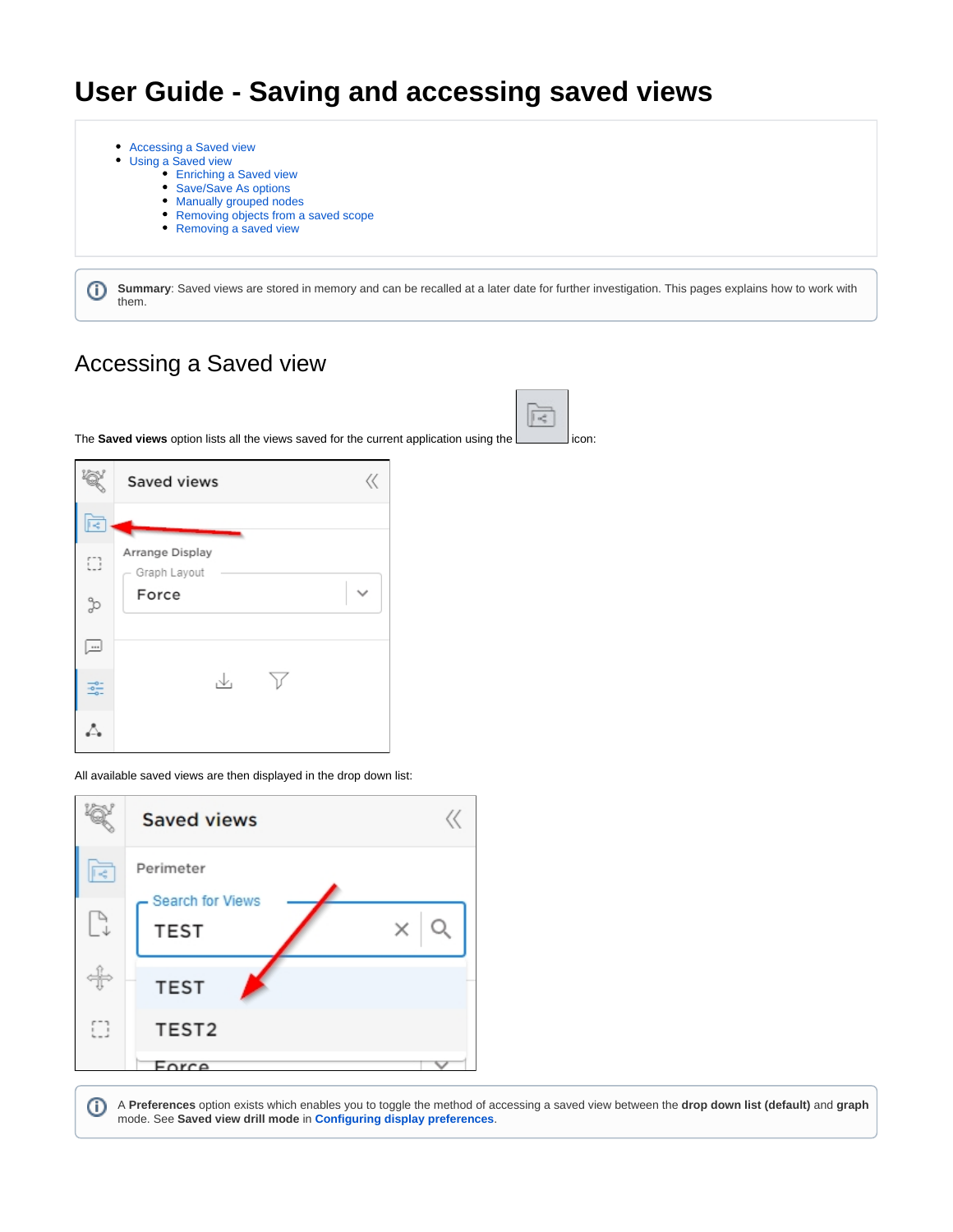### Using a Saved view

A Saved view can be exploited just like any other standard Application view. In other words, you can **drill down** and **right click objects/nodes** just as you would with a standard view.

#### <span id="page-1-0"></span>Enriching a Saved view

It is possible (starting v. 2.4.0-funcrel) to enrich a saved view by adding new nodes to the view resulting from a global search performed with the search option available in the toolbar. This feature is only available for Saved views:



#### <span id="page-1-1"></span>Save/Save As options

If you make a change to a saved view (adding new nodes etc.) and you want to retain those changes, you can use the **Save** (save the view with the same name) and **Save As** (save the view with a new name - the old name is not retained) options: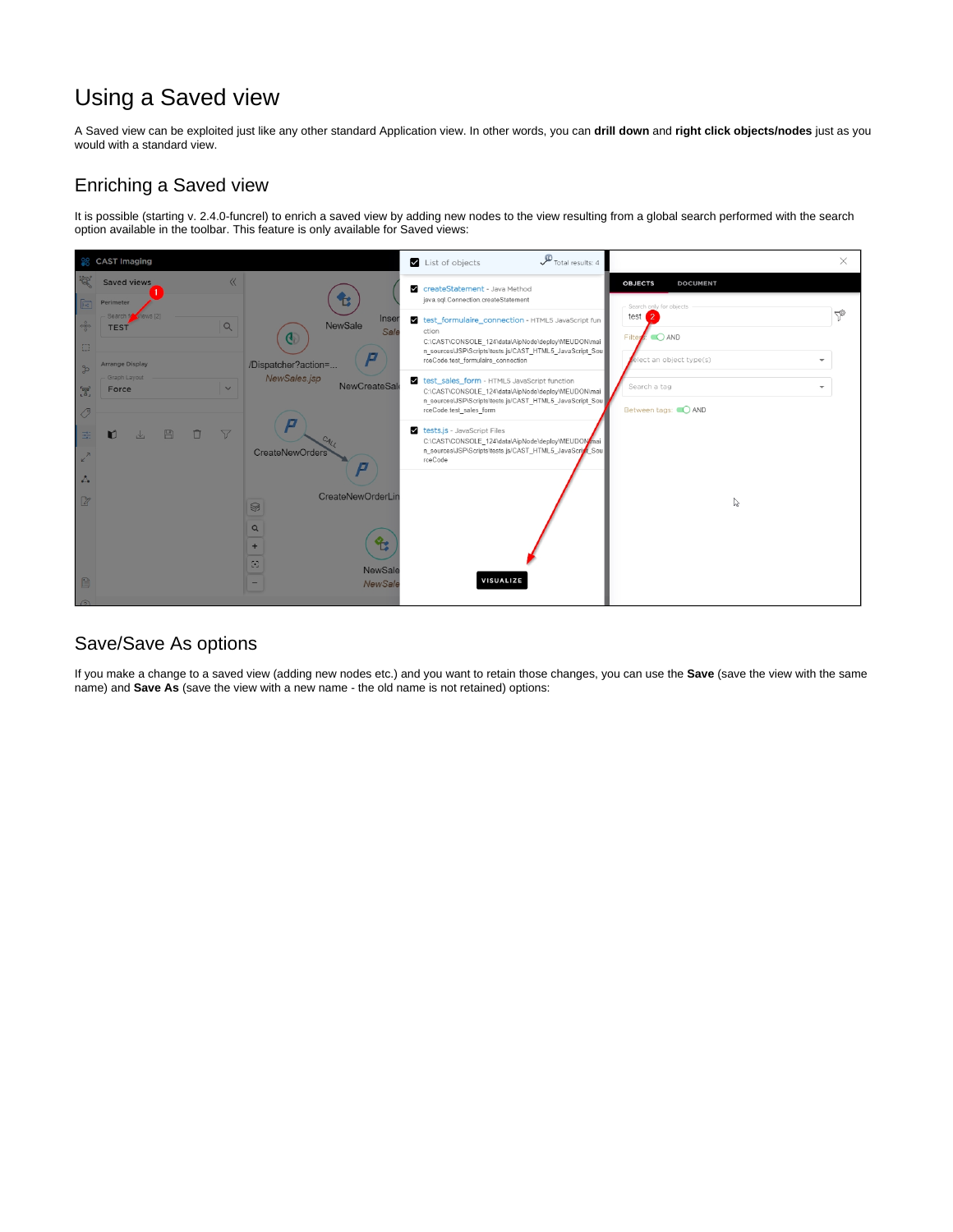|              | $\langle\langle$<br><b>Saved views</b> |
|--------------|----------------------------------------|
| ē            |                                        |
| $\mathbb{P}$ | Arrange Display<br>Graph Layout        |
| ╬            | Force                                  |
| O            | <b>Graph Options</b>                   |
| H            | n<br>ADD A DOCUMENT VIEW               |
| T,           | $\mathbb{R}^d$ HIDE ISOLATED NODES     |
|              | $\sqrt{}$ EXPORT ALL OBJECTS AND LINKS |
| 흛            | $\mathbb{R}$ SAVE A VIEW               |
| ↙<br>Δ.      | SAVE AS                                |
| V            | REMOVE SAVED VIEW                      |

| SAVE AS                                                  |      |  |
|----------------------------------------------------------|------|--|
| Type a name for the view                                 |      |  |
| <b>TEST</b>                                              |      |  |
| View name already exists. Please enter a different name. |      |  |
|                                                          |      |  |
| <b>CANCEL</b>                                            | SAVE |  |

#### <span id="page-2-0"></span>Manually grouped nodes

Nodes that have been manually grouped together using the **Group selected nodes** option will be retained as "grouped" when the view is saved: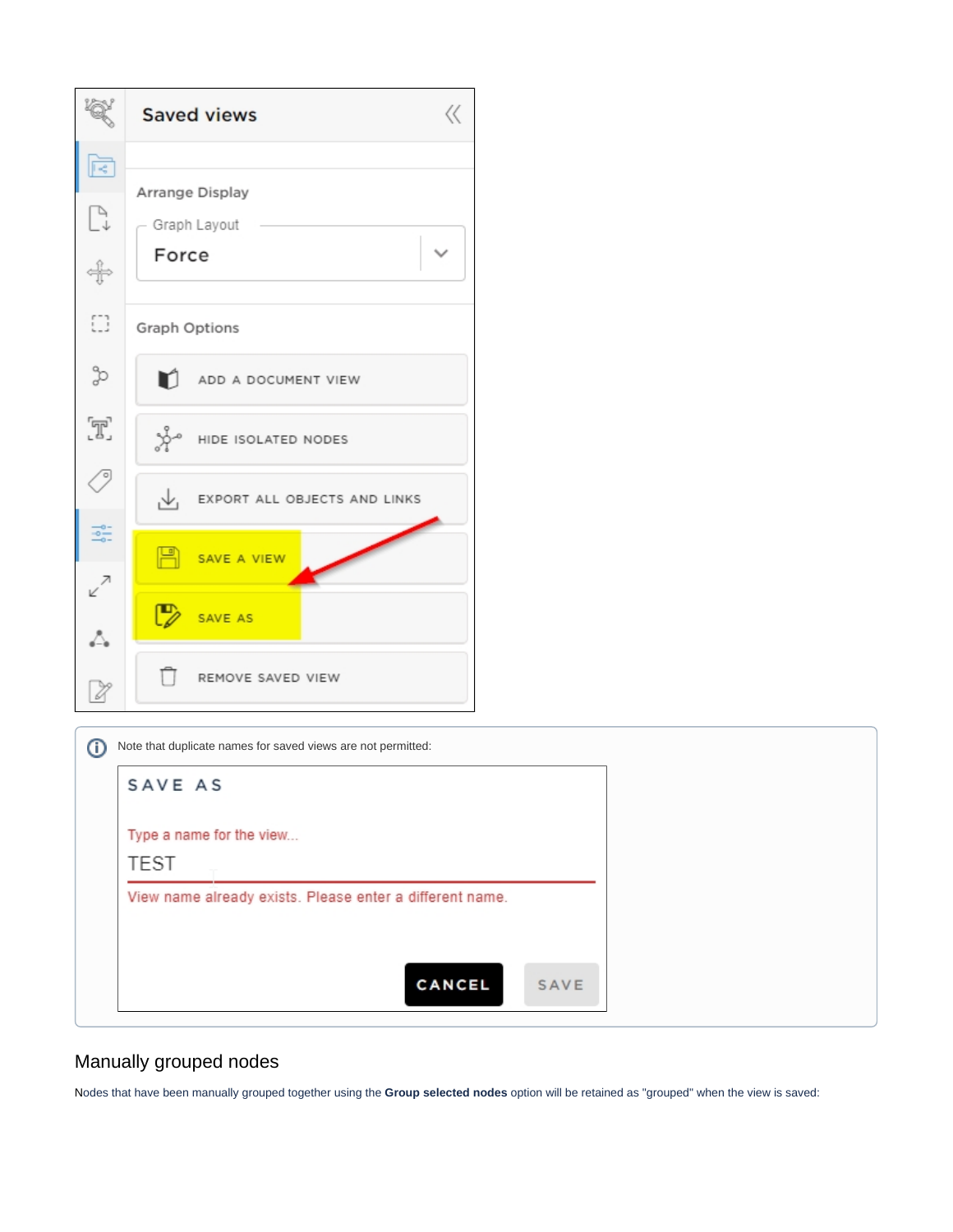

It is also possible to view the items that form the grouped node, in the saved view itself: right click the **Grouped Node** and select **Expand child:**





- A grouped node with duplicate name cannot be saved
- A grouped node cannot be grouped again
- A grouped node cannot be ungrouped in the saved view

#### <span id="page-3-0"></span>Removing objects from a saved scope

Starting **2.5.x**, it is possible to remove objects from a custom view using the right click **Remove object(s)** option (you can also use the DELETE key):